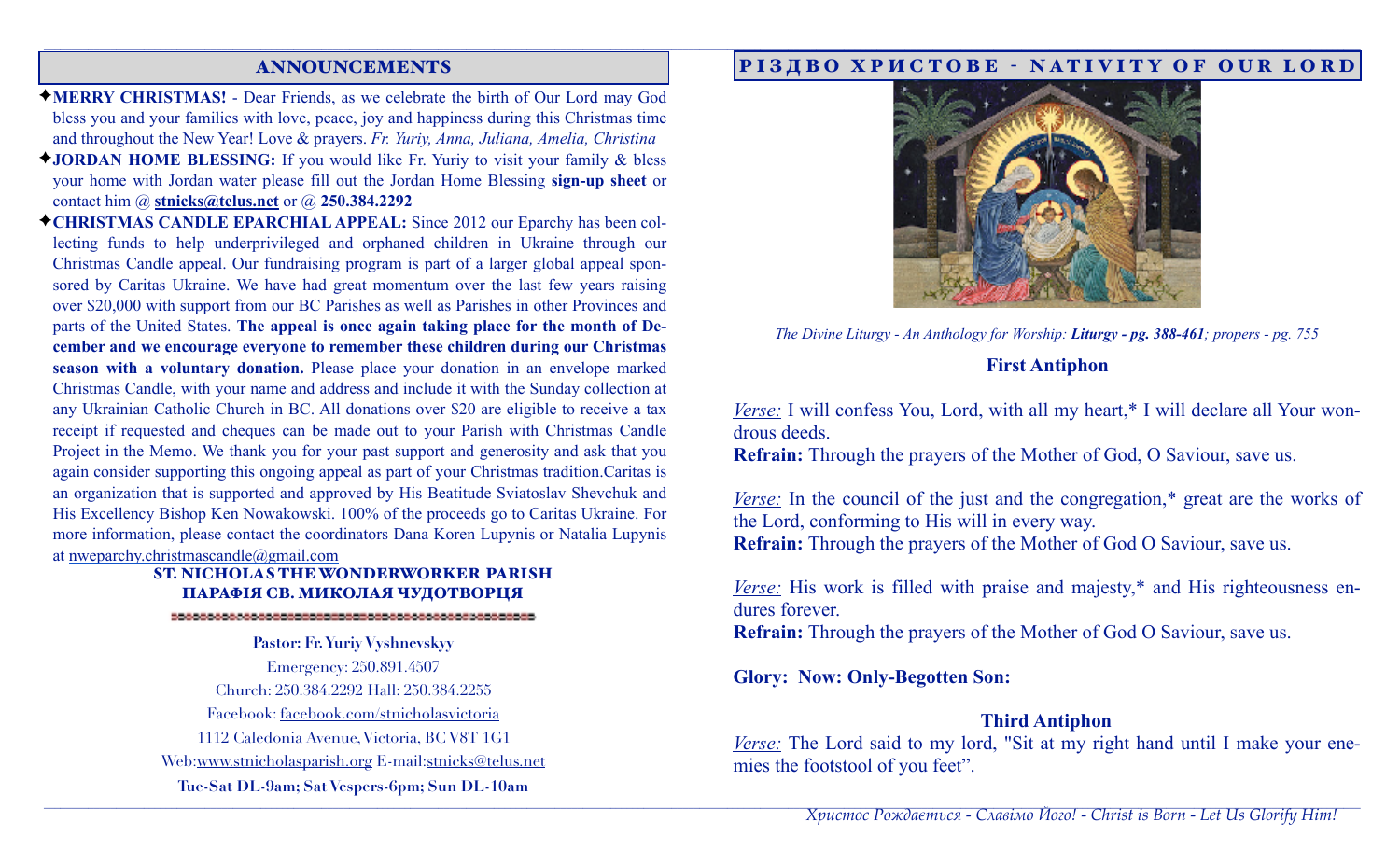**Troparion, Tone 4:** Your Nativity, O Christ our God,\* made the light of knowledge dawn on the world;\* through it, those who worshipped the stars were taught by a star\* to worship You, the Sun of Righteousness,\* and to know You, the Dawn from on high.\* Glory to You, O Lord.

*Verse:* The Lord will send you a scepter of power out of Zion; reign in the midst of your enemies.

**Troparion, Tone 4:** Your Nativity…

*Verse:* Yours is the dominion on the day you are given power in his splendour of your holy ones.

**Troparion, Tone 4:** Your Nativity…

*Entrance Verse:* From the womb before the daystar I begot you. The Lord has sworn an oath and will not go back on His word: You are a priest forever, according to the order of Melchizedek. **Troparion, Tone 4:** Your Nativity…

**Glory: Now: Kontakion, Tone 3:** The Virgin today gives birth to Him who is above all being;\* the earth offers the cave to Him whom no one can approach;\* Angels with shepherds give Him glory,\* while Magi make their way with a star,\* for to us is born a little Child, the pre-eternal God.

*Instead of* **"Holy God"** *we sing:* All you who have been baptized into Christ, you have put on Christ! Alleluia, alleluia, alleluia!

**Prokimenon, Tone 8:** Let all the earth worship You and sing to You;\* let it sing to Your Name, O Most High. *Verse:* Shout to the Lord, all the earth, sing now to His name, give glory to His praise.

**Epistle - Gal. 4:4-7 - A Reading from the Letter of Saint Apostle Paul to Galatians:** Sisters and Brothers, when the fullness of time had come, God sent his Son, born of a woman, born under the law, in order to redeem those who

**Ірмос, глас 1:** Таїнство чудне бачу і преславне: небо – вертеп, престол херувимський – Діву, ясла – вмістилище, в яких возліг невмістимий Христос Бог. Його оспівуючи величаємо.

<u>,</u>这个人的人都是不是,这个人的人都是不是,我们的人都是不是,我们的人都是不是,我们的人都是不是,我们的人都是不是,我们的人都是不是,我们的人都是不是,我们的人

<u>,</u>这个人的人都是不是,这个人的人都是不是,我们的人都是不是,我们的人都是不是,我们的人都是不是,我们的人都是不是,我们的人都是不是,我们的人都是不是,我们的人

**Причасний:** Ізбавління послав Господь людям своїм. Алилуя, алилуя, алилуя.

*Замість* "Благословенний, хто йде…" *ми співаємо* Всесвіт днесь радістю сповняється, Христос родився від Діви. *(1х)*

*Замість* "Ми бачили світло істинне..." *ми співаємо* Всесвіт днесь радістю сповняється, Христос родився від Діви. *(1х)*

*Замість* "Нехай сповняться уста..." *і* "Нехай буде ім'я..." *ми співаємо* Всесвіт днесь радістю сповняється, Христос родився від Діви. *(3х)*

26 December (Tuesday) – Synaxis of the Blessed Virgin Mary/Собор Богородиці 9:00 AM – Divine Liturgy

27 December (Wednesday) – First Martyr Stephen / Первомученика Стефана 9:00 AM – Divine Liturgy

1 January (Monday) – St. Basil the Great Archbishop of Caesarea; New Year 10:00 AM – Divine Liturgy

5 January (Friday) – THEOPHANY EVE / НАВЕЧІР'Я БОГОЯВЛЕННЯ 8:00 PM – Great Compline with Lytia

6 January (Saturday) – THEOPHANY OF OUR LORD / БОГОЯВЛЕННЯ 9:00 AM – Divine Liturgy

7 January (Sunday) – Sunday after Theophany / Неділя після Богоявлення 10:00 AM – Divine Liturgy; Blessing of Water Blessing with Holy Oil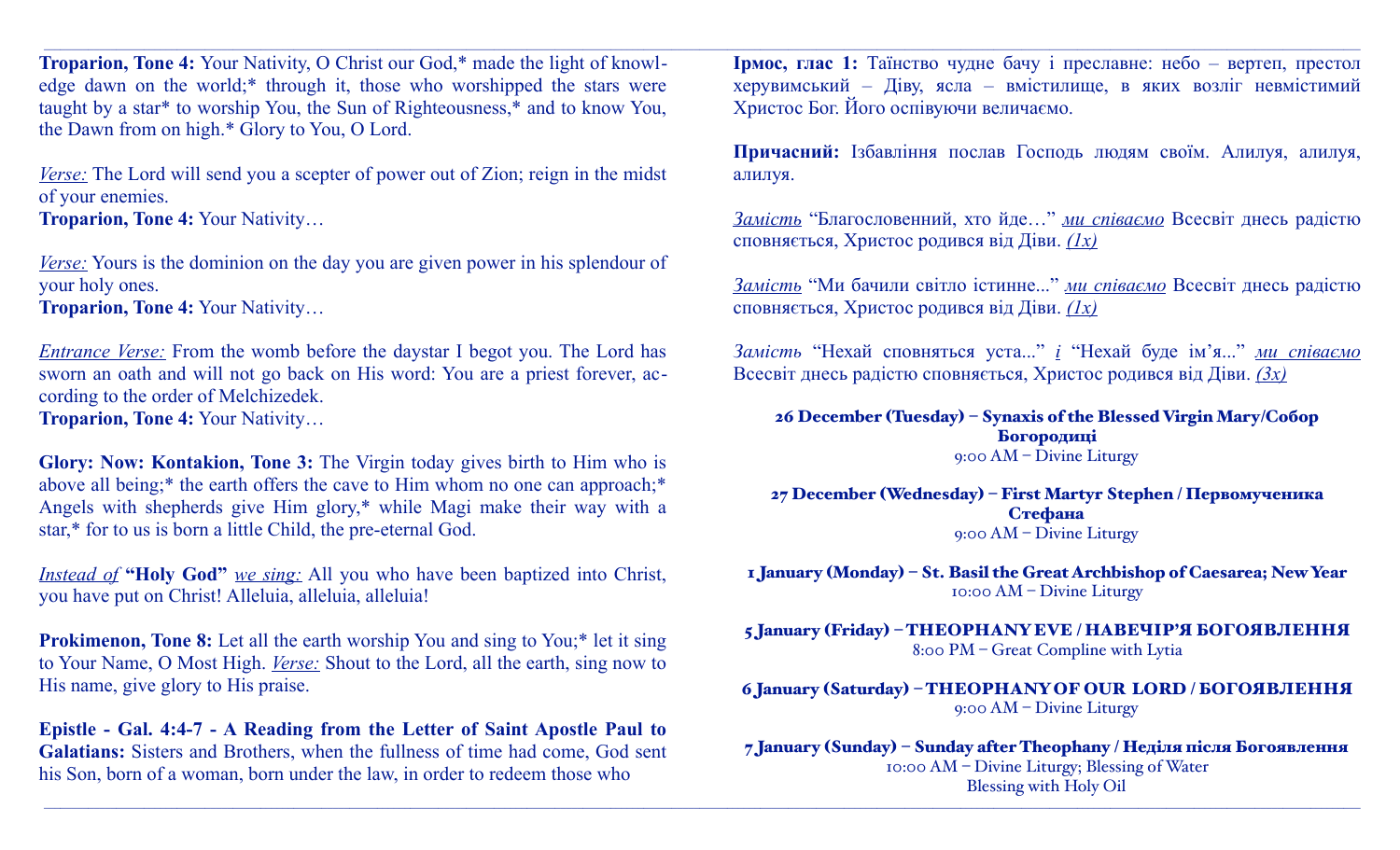**Апостол - Гал. 4:4-7 - До Галатів Послання Святого Апостола Павла Читання:** Браття і сестри, якже сповнився час, Бог послав свого Сина, що народився від жінки, народився під законом, щоб викупити тих, які під законом, щоб ми прийняли усиновлення. А що ви сини, Бог послав у ваші серця Духа Сина свого, який взиває "Авва, Отче!" Тому ти вже не раб, а син; а коли син, то спадкоємець завдяки Богові.

**Алилуя, глас 1:** *Стих:* Небеса повідають славу Божу, творіння ж рук його сповіщає твердь. *Стих:* День дневі передає слово і ніч ночі об'являє розуміння.

**Євангеліє - Матея 2:1-12 -** Коли ж народився Ісус у Віфлеємі Юдейськім, за днів царя Ірода, то ось мудреці прибули до Єрусалиму зо сходу, і питали: Де народжений Цар Юдейський? Бо на сході ми бачили зорю Його, і прибули поклонитись Йому. І, як зачув це цар Ірод, занепокоївся, і з ним увесь Єрусалим. І, зібравши всіх первосвящеників і книжників людських, він випитував у них, де має Христос народитись? Вони ж відказали йому: У Віфлеємі Юдейськім, бо в пророка написано так: І ти, Віфлеєме, земле Юдина, не менший нічим між осадами Юдиними, бо з тебе з'явиться Вождь, що буде Він пасти народ Мій ізраїльський. Тоді Ірод покликав таємно отих мудреців, і докладно випитував їх про час, коли з'явилась зоря. І він відіслав їх до Віфлеєму, говорячи: Ідіть, і пильно розвідайтеся про Дитятко; а як знайдете, сповістіть мене, щоб і я міг піти й поклонитись Йому. Вони ж царя вислухали й відійшли. І ось зоря, що на сході вони її бачили, ішла перед ними, аж прийшла й стала зверху, де Дитятко було. А бачивши зорю, вони надзвичайно зраділи. І, ввійшовши до дому, знайшли там Дитятко з Марією, Його матір'ю. І вони впали ницьма, і вклонились Йому. І, відчинивши скарбниці свої, піднесли Йому свої дари: золото, ладан та смирну. А вві сні остережені, щоб не вертатись до Ірода, відійшли вони іншим шляхом до своєї землі.

*Замість* "Достойно…" *ми співаємо:* Величай, душе моя, у вертепі народженого Царя – Христа.

were under the law, so that we might receive adoption as children. And because you are children, God has sent the Spirit of his Son into our hearts, crying, 'Abba! Father!' So you are no longer a slave but a child, and if a child then also an heir, through God.

<u>,</u>这个人的人都是不是,这个人的人都是不是,我们的人都是不是,我们的人都是不是,我们的人都是不是,我们的人都是不是,我们的人都是不是,我们的人都是不是,我们的人

<u>,</u>这个人的人都是不是,这个人的人都是不是,我们的人都是不是,我们的人都是不是,我们的人都是不是,我们的人都是不是,我们的人都是不是,我们的人都是不是,我们的人

**Alleluia, Tone 1:** *Verse:* The heavens tell the glory of God, and the firmament declares the work of His hands. *Verse:* Day announces its message unto day and night proclaims its knowledge unto night.

**Gospel - Matthew 2:1-12 -** When Jesus was born in Bethlehem of Judea, in the days of King Herod, behold, magi from the east arrived in Jerusalem, saying, "Where is the newborn king of the Jews? We saw his star  $\frac{3}{2}$  at its rising and have come to do him homage." When King Herod heard this, he was greatly troubled, and all Jerusalem with him. Assembling all the chief priests and the scribes of the people, he inquired of them where the Messiah was to be born. They said to him, "In Bethlehem of Judea, for thus it has been written through the prophet: 'And you, Bethlehem, land of Judah, are by no means least among the rulers of Judah; since from you shall come a ruler, who is to shepherd my people Israel.'" Then Herod called the magi secretly and ascertained from them the time of the star's appearance. He sent them to Bethlehem and said, "Go and search diligently for the child. When you have found him, bring me word, that I too may go and do him homage." After their audience with the king they set out. And behold, the star that they had seen at its rising preceded them, until it came and stopped over the place where the child was. They were overjoyed at seeing the star, and on entering the house they saw the child with Mary his mother. They prostrated themselves and did him homage. Then they opened their treasures and offered him gifts of gold, frankincense, and myrrh. And having been warned in a dream not to return to Herod, they departed for their country by another way.

*Instead of* "It is truly..." *we sing:* O my soul, magnify Christ the King born in a manger.